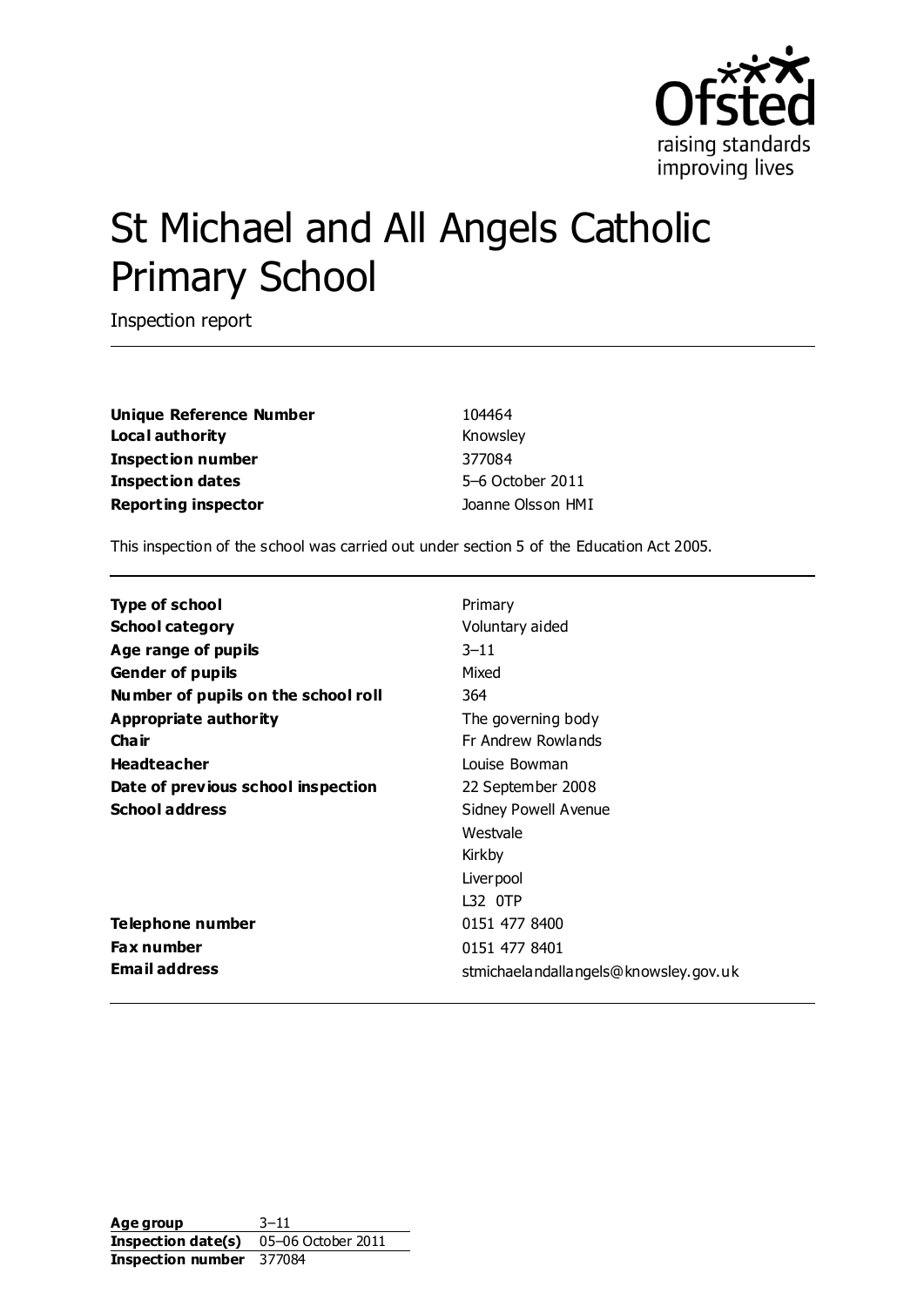The Office for Standards in Education, Children's Services and Skills (Ofsted) regulates and inspects to achieve excellence in the care of children and young people, and in education and skills for learners of all ages. It regulates and inspects childcare and children's social care, and inspects the Children and Family Court Advisory Support Service (Cafcass), schools, colleges, initial teacher training, work-based learning and skills training, adult and community learning, and education and training in prisons and other secure establishments. It rates council children's services, and inspects services for looked after children, safeguarding and child protection.

Further copies of this report are obtainable from the school. Under the Education Act 2005, the school must provide a copy of this report free of charge to certain categories of people. A charge not exceeding the full cost of reproduction may be made for any other copies supplied.

If you would like a copy of this document in a different format, such as large print or Braille, please telephone 0300 123 4234, or email [enquiries@ofsted.gov.uk](mailto:enquiries@ofsted.gov.uk)

You may copy all or parts of this document for non-commercial purposes, as long as you give details of the source and date of publication and do not alter the information in any way.

To receive regular email alerts about new publications, including survey reports and school inspection reports, please visit our website and go to 'Subscribe'.

Piccadilly Gate Store Street Manchester M1 2WD

T: 0300 123 4234 Textphone: 0161 618 8524 [enquiries@ofsted.gov.uk](mailto:enquiries@ofsted.gov.uk) [www.ofsted.gov.uk](http://www.ofsted.gov.uk/)



© Crown copyright 2011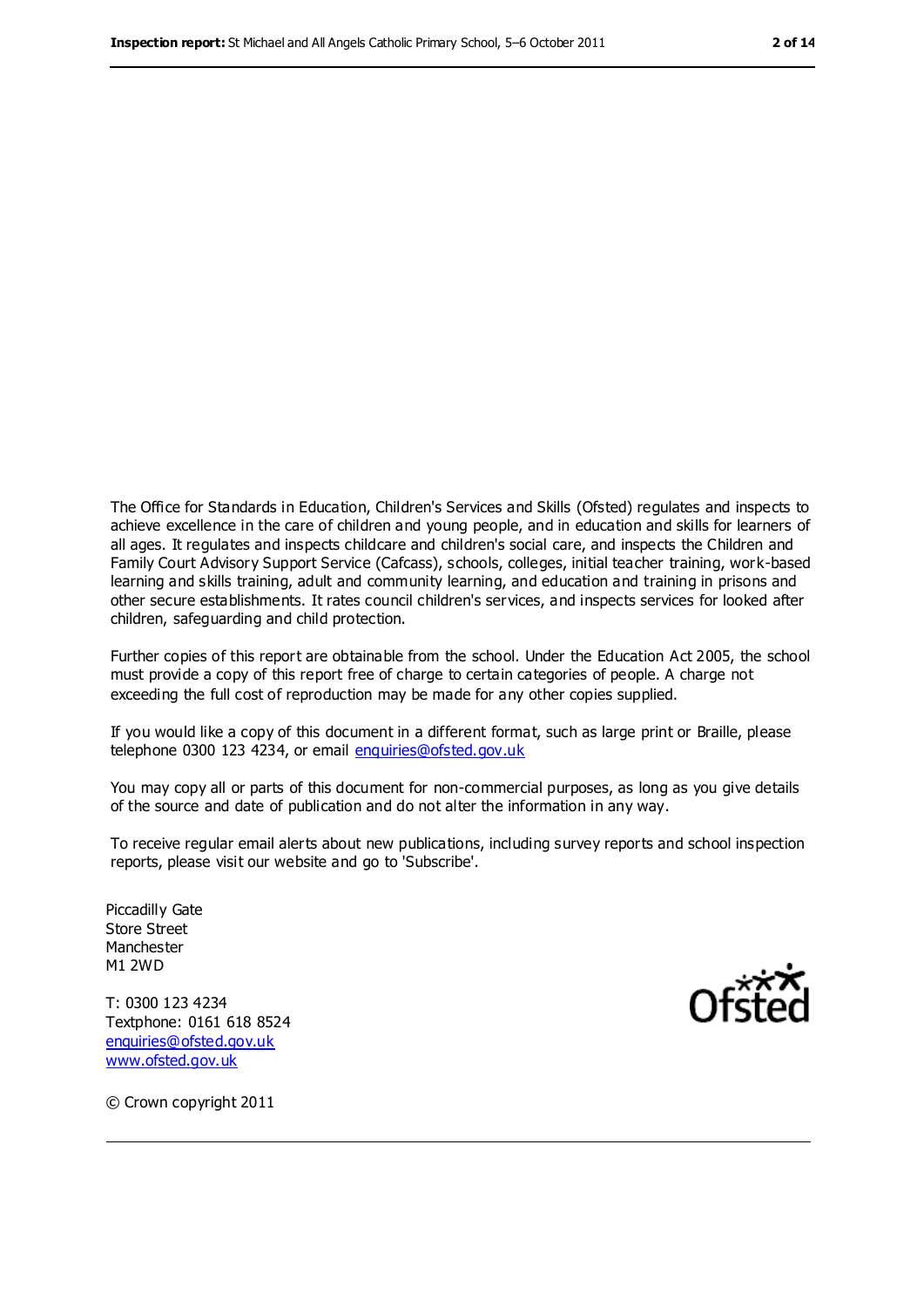# **Introduction**

This inspection was carried out by one of Her Majesty's Inspectors and two additional inspectors. Twenty-one lessons led by 15 teachers were observed. Inspectors also made visits to the Early Years Foundation Stage and observed pupils at play and lunchtime. Meetings were held with groups of pupils, representatives of the governing body, senior leaders and managers and a local authority officer. Inspectors observed the school's work and looked at a range of documentation, including arrangements for safeguarding, information about pupils' attainment and progress and pupils' books. They considered the responses to questionnaires from staff, pupils and 60 parents and carers.

The inspection team reviewed many aspects of the school's work. It looked in detail at a number of key areas.

- Whether the improvements in 2011 in attainment are being sustained and whether all pupils, particularly boys and those pupils in Key Stage 1, are making consistently good progress from their starting points in order to close gaps in attainment.
- $\blacksquare$  How effectively the school is raising pupils' achievement in English, particularly in writing.
- $\blacksquare$  How effectively the school has secured improvements in the quality of teaching and whether this is leading to pupils making accelerated progress.
- $\blacksquare$  The impact of the newly formed leadership team, including members of the governing body, in driving improvements to teaching and pupils' achievement.

# **Information about the school**

The vast majority of pupils who attend this larger-than-average-sized primary school are from White British heritage. There are fewer pupils from minority ethnic groups than found nationally. The proportion of pupils who speak English as an additional language is also below average. The number of pupils with special educational needs and/or disabilities is higher than average. The proportion of pupils known to be eligible for free school meals is also above the national average. The school has received a number of awards, including Healthy School status, the International School award and Arts Mark. Since the previous inspection, the school has changed its name and moved into a new building. The current headteacher took up post in January 2011. The deputy headteacher joined the school in September 2011. At the time of the inspection, a number of leaders and managers were relatively new to their roles.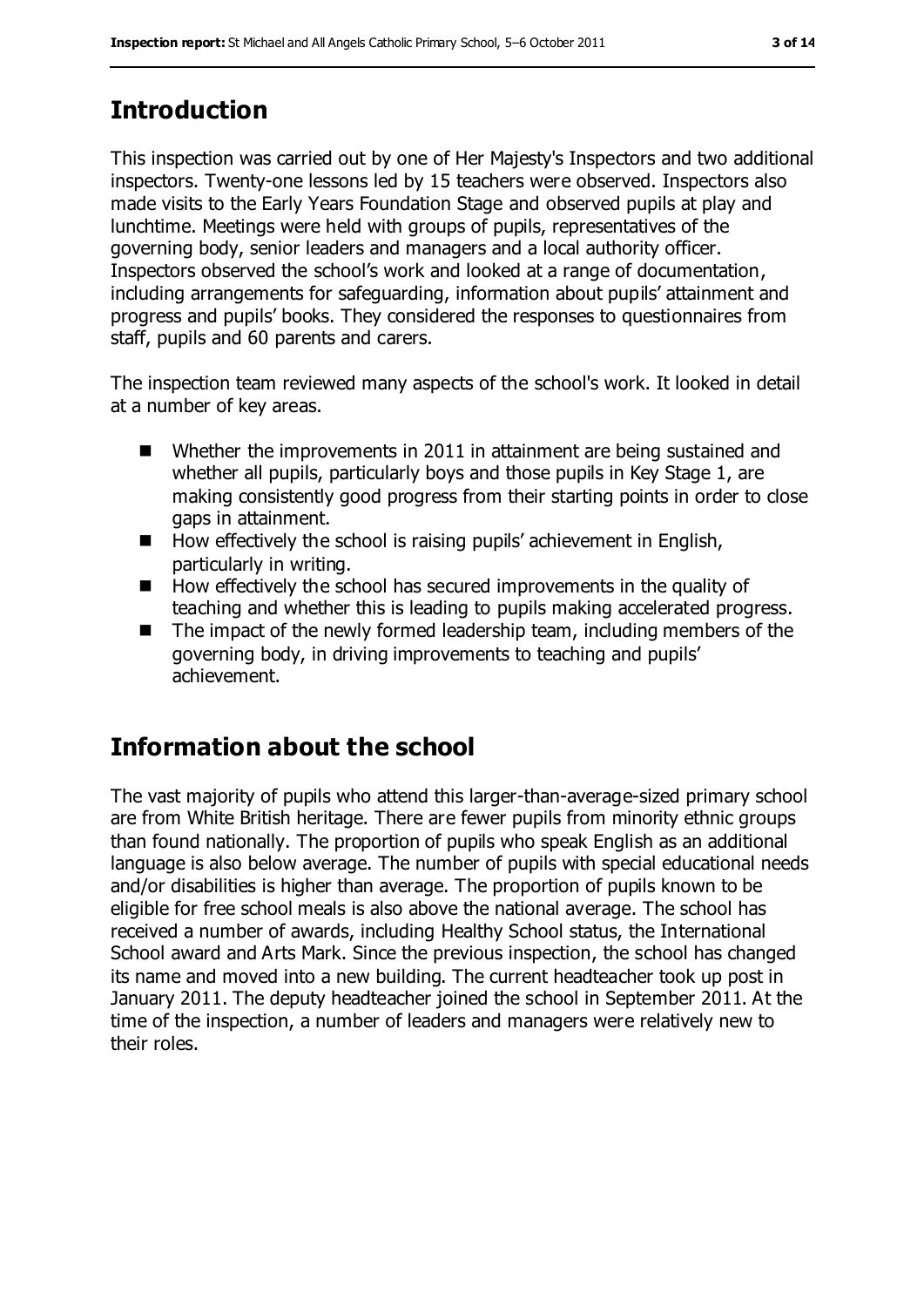**Inspection grades: 1 is outstanding, 2 is good, 3 is satisfactory and 4 is inadequate** Please turn to the glossary for a description of the grades and inspection terms

# **Inspection judgements**

#### **Overall effectiveness: how good is the school? 3**

#### **The school's capacity for sustained improvement 3**

#### **Main findings**

Pupils' personal development is a strength of this satisfactory school. Pupils are courteous, happy and offer a warm welcome to visitors. Their considerate and respectful behaviour makes a significant contribution to their learning. Pupils enjoy school and this is reflected in their increasing attendance levels which match the national average. Pupils speak positively about the adults who care for them and the teachers who make their learning fun. The views of many are summed up in the comment, 'It takes hearts to make this school'. Parents and carers unanimously agree that they are happy with their children's school experience.

Provision in the Early Years Foundation Stage is good. Children enter with lower than expected skills and knowledge for their age and make good progress. Inconsistent progress in Key Stage 1 means pupils' attainment at the end of Year 2 remains below the national average. Recent improvements to teaching indicate pupils in Years 1 and 2 are making better progress from their starting points and attainment gaps are narrowing. Pupils make good progress in upper Key Stage 2 to reach attainment levels which are broadly in line with the national average. Pupils' achievement in mathematics is stronger than in English, particularly in writing, because calculation skills are systematically taught across the school. Pupils with special educational needs and/or disabilities make the same progress as their peers because they receive good-quality support during lessons and in smaller group sessions. In some year groups, girls' achievement is better than boys. This is because the curriculum does not always meet boys' interests as well as it might.

Although some teaching is inspirational, it is satisfactory overall. All teaching is characterised by warm and trusting relationships. Most teachers plan interesting and relevant lessons to link pupils' learning to everyday life. While day-to-day assessment is used to reshape tasks and explanations, assessment information is not always used with enough precision to meet the needs of all pupils fully. In addition, some teachers do not have high enough expectations of what pupils can do and the progress they need to make. Teachers conscientiously mark pupils' work and affirm their efforts. Some teachers provide detailed guidance to pupils on how to improve their work. However, this practice is not consistent across the school.

Determined leadership by the headteacher has secured improvements in some areas of weakness while maintaining a strong focus on pupils' personal development. As a result, pupils' achievement in mathematics has improved and almost all pupils make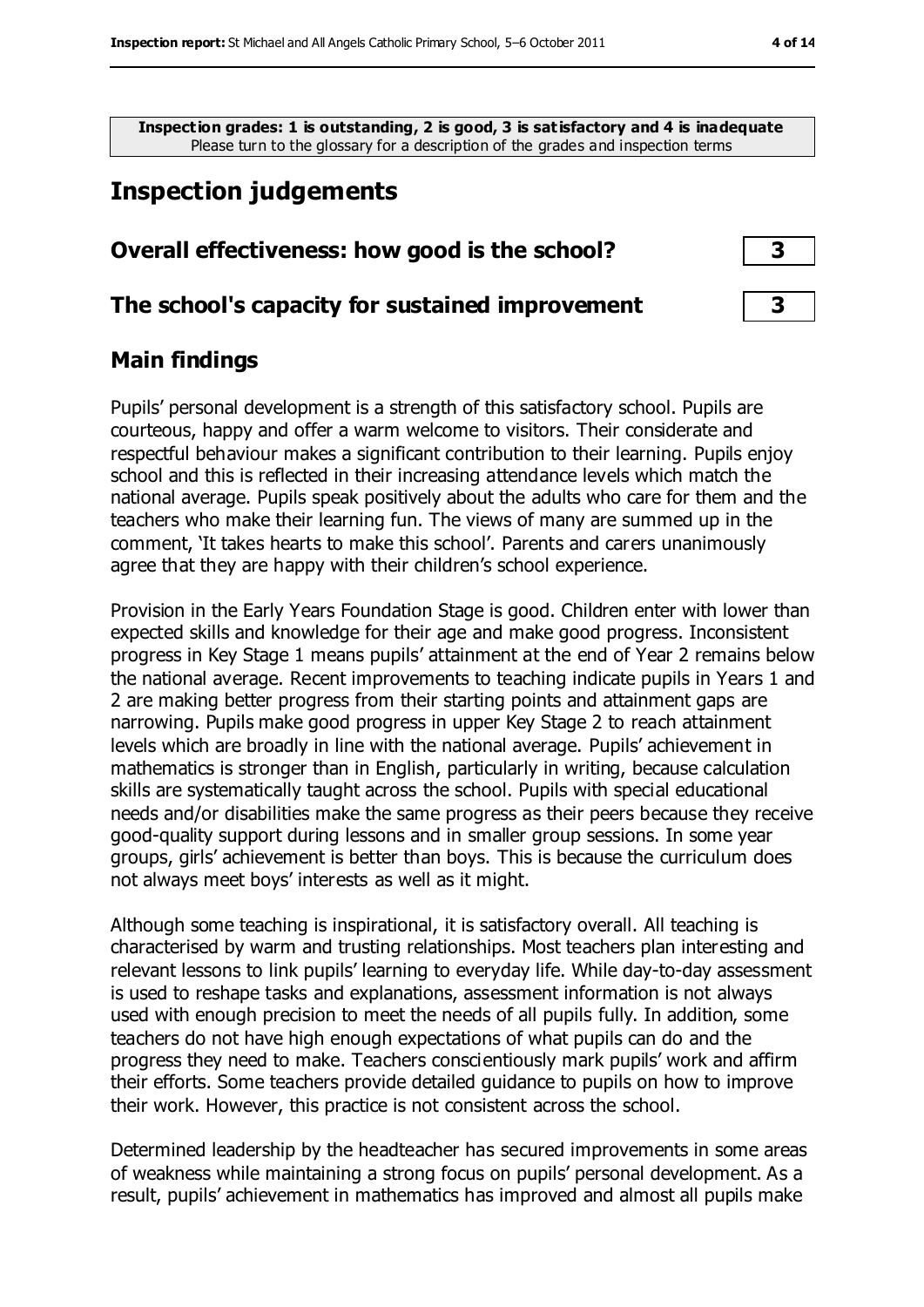expected progress from their starting points. Other senior leaders and managers, although relatively new, have quickly formed a cohesive team with a common sense of purpose. The systems to monitor the work of the school are in place but the findings from these activities are not always used with enough precision to drive improvement and eradicate inconsistencies in teaching. Nonetheless, accurate selfevaluation, stronger pupil achievement and adequate progress since the previous inspection mean the school has satisfactory capacity for further sustained improvement.

Up to 40% of the schools whose overall effectiveness is judged satisfactory may receive a monitoring visit by an Ofsted inspector before their next Section 5 inspection.

## **What does the school need to do to improve further?**

- Raise pupils' achievement, particularly in writing, by:
	- providing regular and consistent opportunities for pupils to write for sustained periods of time across a range of subjects
	- ensuring basic skills such as handwriting, punctuation and grammar are consistently taught in all classes
	- reviewing the curriculum to ensure it closely matches the interests of boys.
- Improve the quality of teaching so it is consistently good by:
	- ensuring assessment information is used with precision to meet the needs of all pupils
	- raising teachers' expectations of what pupils can achieve and the progress they need to make
	- providing clear guidance to pupils on how to improve their work
	- sharing the outstanding practice within the school.
- Develop the systems for monitoring and evaluating the work of the school by:
	- providing greater opportunities for subject leaders to monitor their areas of responsibility
	- using assessment information more precisely to drive improvement and to eradicate achievement gaps between different groups of pupils
	- sharpening the focus of monitoring activities to eradicate remaining inconsistencies.

## **Outcomes for individuals and groups of pupils 3**

Pupils have positive attitudes to learning and are willing to work hard. In a Year 4 English lesson, for example, there was excellent collaboration between pupils as they performed scenes from a fiction book. Pupils listened carefully to each other, allocated responsibilities and discussed how to improve their work. In a Year 6 English lesson, pupils skilfully collected evidence from a text to show how characters change over time. They carefully considered each character and offered mature and often moving responses to reflect how each character was feeling. Activities such as these unleash pupils' imagination and creativity. They enable pupils to become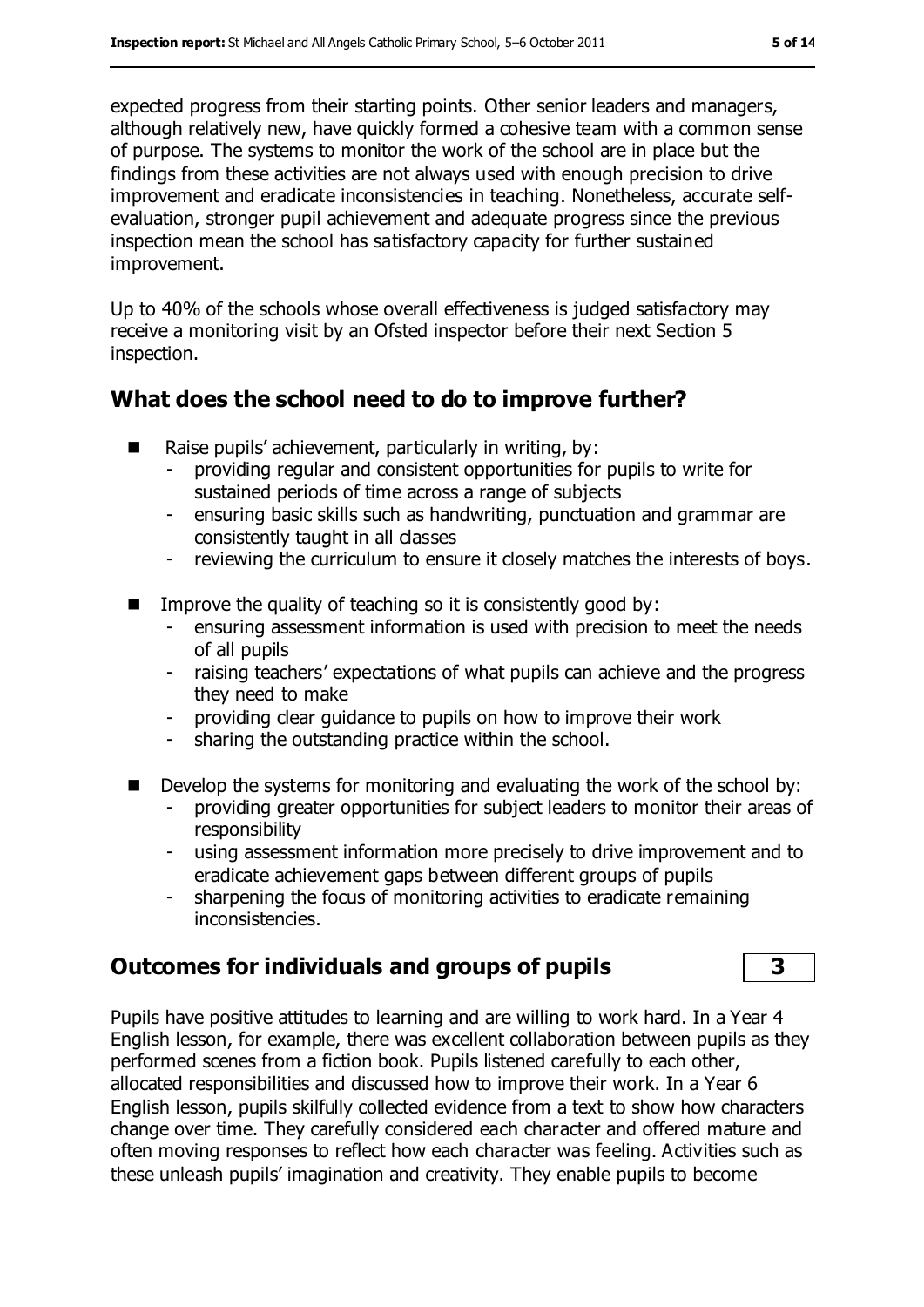reflective thinkers and confident speakers who are willing to share their ideas and tackle new challenges.

Unvalidated test results show pupils' achievement at the end of Key Stage 2 improved in 2011. From their higher starting points, pupils made good progress in Years 5 and 6 to reach above-average attainment levels. School-based data and inspection evidence confirm the historic inconsistency in pupils' progress has been eradicated. Almost all pupils make at least expected progress in all classes. Consequently, attainment is rising, particularly in upper Key Stage 2 where the majority of pupils are working at age-related expectations. These pupils are on track to reach the school's appropriate targets. Nevertheless, not all pupils are working at the levels of which they are capable. This is because the satisfactory progress they make is not rapid enough to tackle previous underperformance. Pupils' achievement in mathematics is stronger than in English because some pupils have gaps in their grammar, spelling and handwriting skills which limit the amount and quality of the work they produce. In addition, some pupils do not have sufficient opportunity to practise their writing for sustained periods across a range of subjects.

'I feel safe because the teachers are always watching us to keep us safe' is a typical comment from the overwhelming majority of pupils who say they feel safe in school. Pupils say bullying sometimes happens, but they are confident that the adults who care for them will listen to their concerns and resolve any problems. Pupils are proud of their school and keen to take on responsibilities. Their involvement with a local allotment project enables them to take an interest in their community, as they plant, grow and provide vegetables for people in the area. Pupils' spiritual, moral, social and cultural development is good; pupils show enthusiasm for learning, a keen sense of right and wrong and a commitment to fundraising activities. Their very welldeveloped personal qualities, in addition to adequate basic skills, mean they are satisfactorily equipped for the next stage of their school careers.

| Pupils' achievement and the extent to which they enjoy their learning<br>Taking into account:                                                     |   |
|---------------------------------------------------------------------------------------------------------------------------------------------------|---|
| Pupils' attainment <sup>1</sup>                                                                                                                   |   |
| The quality of pupils' learning and their progress                                                                                                |   |
| The quality of learning for pupils with special educational needs and/or<br>disabilities and their progress                                       |   |
| The extent to which pupils feel safe                                                                                                              | 2 |
| Pupils' behaviour                                                                                                                                 |   |
| The extent to which pupils adopt healthy lifestyles                                                                                               |   |
| The extent to which pupils contribute to the school and wider community                                                                           |   |
| The extent to which pupils develop workplace and other skills that will<br>contribute to their future economic well-being<br>Taking into account: |   |
| Pupils' attendance <sup>1</sup>                                                                                                                   |   |
| The extent of pupils' spiritual, moral, social and cultural development                                                                           |   |

 $\overline{a}$ 

<sup>&</sup>lt;sup>1</sup>The grades for attainment and attendance are: 1 is high; 2 is above average; 3 is broadly average; and 4 is low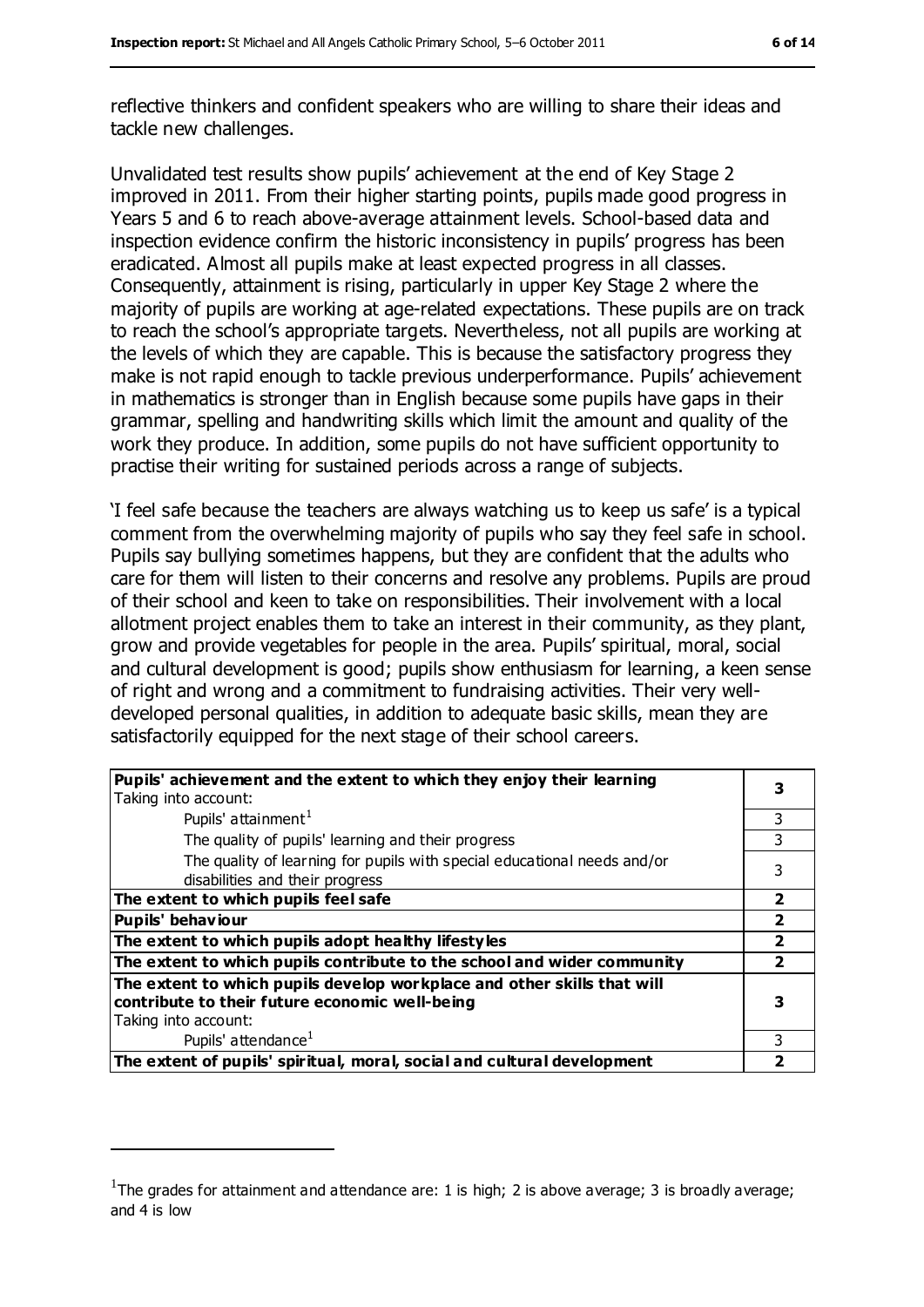### **How effective is the provision?**

Trusting relationships mean pupils are willing to offer their ideas without any fear of giving the wrong answer. Teaching is sometimes exceptional. This is because teachers use assessment information with precision to match tasks to pupils' needs. Effective use of questions means pupils are able to think deeply and give considered responses. In lessons where this is the case, pupils are actively involved in their learning and no time is wasted. Teachers use every opportunity to maximise pupils' learning. In less effective lessons, teachers' expectations of what pupils can achieve are not high enough. Sometimes there is a lack of urgency which results in pupils completing low-level tasks. In addition, assessment information is not always used well enough to identify the next steps all groups of pupils need to take in order to make good progress.

The developing curriculum is leading to greater opportunities to link subjects to make pupils' learning more exciting and relevant. For example, the Second World War topic was brought alive as pupils spent a day as war-time evacuees. Basic skills are adequately developed across the school. Provision for younger pupils to learn about the links between sounds letters gives a solid foundation for their reading and writing skills. Although there are whole-school systems for developing pupils' basic skills in English these are not consistently delivered in all classes. Older pupils have good opportunities to write for sustained periods of time across a range of subjects. Occasionally, the curriculum is not well matched to meet the interests of boys. A good range of visits and visitors enhance pupils' learning.

The overwhelming majority of pupils agree that adults in the school care about them. Secure systems and effective partnerships mean individuals and groups of pupils receive the support they need to make progress in their learning and personal development. Good transition arrangements are in place so pupils quickly settle into the next phase of their education. The systems for monitoring and promoting good attendance have improved considerably since the previous inspection. These sound systems have led to a reduction in the number of pupils who attend school less often. Consequently, attendance levels are average and rising.

These are the grades for the quality of provision

| The quality of teaching<br>Taking into account:                          |  |
|--------------------------------------------------------------------------|--|
|                                                                          |  |
| The use of assessment to support learning                                |  |
| The extent to which the curriculum meets pupils' needs, including, where |  |
| relevant, through partnerships                                           |  |
| The effectiveness of care, guidance and support                          |  |

#### **How effective are leadership and management?**

The headteacher's clear vision for the school has been effectively communicated to the whole school community. Her ambition is effectively underpinned by good-quality planning. Consequently, there is a common sense of purpose and a determined drive to secure further improvement. The systems for monitoring the work of the school are appropriate and regular. However, these activities are not always used with enough precision to identify and eradicate remaining inconsistencies. Although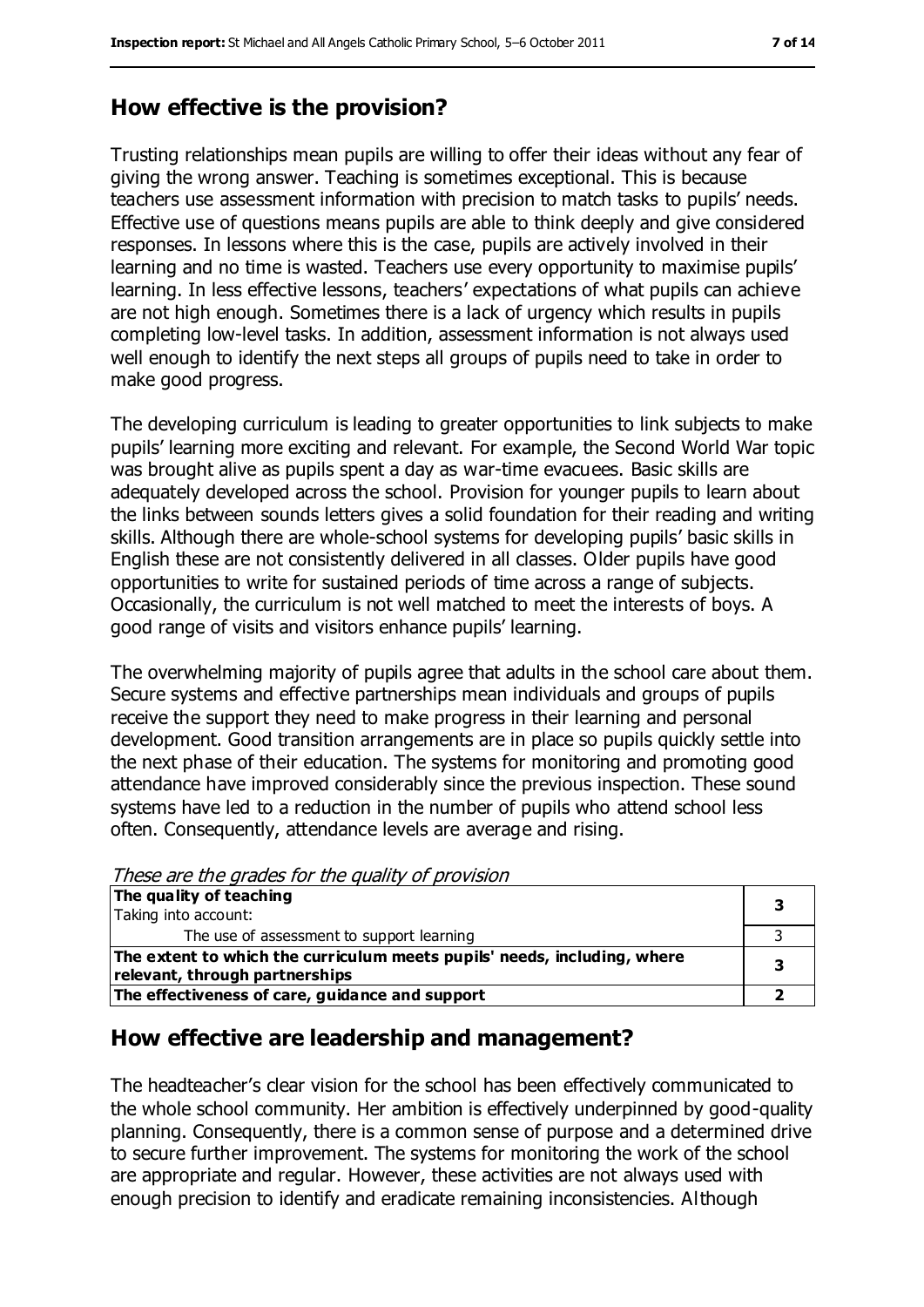relatively new to their roles, senior leaders and managers have quickly grasped the key barriers to improving pupils' achievement and have well-founded plans to address these issues. They are beginning to monitor their areas of responsibility more effectively. Due to the good-quality information they receive, members of the governing body have an accurate understanding of the school's strengths and weaknesses. As a result, they are beginning to provide a greater level of challenge to senior leaders and managers.

Safeguarding arrangements are good due to well-founded policies and procedures. Relationships with parents and carers have been strengthened through regular communication and opportunities to share their views. The introduction of yeargroup curriculum booklets is one example of how the school has responded to suggestions. Partnerships are used effectively to enrich the curriculum and to support pupils' learning and well-being. Pupils benefit from language specialists from a local high school to enhance their French-speaking skills.

The school has strong links with the local community and uses these to promote pupils' understanding of diversity. For example, pupils meet and work with pupils from other schools as part of the local authority's School Council Forum and a recent visitor has spoken about Judaism. Links on a national and global scale are emerging but are underdeveloped. Nonetheless, the school itself is a very cohesive community and, as a result, it is making a satisfactory contribution to community cohesion. Although pupils' achievement in mathematics is better than in English, the school promotes satisfactory opportunities for all pupils to develop well and there is no evidence of discrimination. Recent improvement in monitoring the progress made by all pupils has led to swifter intervention for those in danger of falling behind. However, the school is not using this information with enough precision to evaluate how well different groups of pupils are performing.

These are the grades for the leadership and management

| The effectiveness of leadership and management in embedding ambition and        |   |  |
|---------------------------------------------------------------------------------|---|--|
| driving improvement                                                             |   |  |
| Taking into account:                                                            |   |  |
| The leadership and management of teaching and learning                          |   |  |
| The effectiveness of the governing body in challenging and supporting the       |   |  |
| school so that weaknesses are tackled decisively and statutory responsibilities |   |  |
| met                                                                             |   |  |
| The effectiveness of the school's engagement with parents and carers            |   |  |
| The effectiveness of partnerships in promoting learning and well-being          |   |  |
| The effectiveness with which the school promotes equality of opportunity and    |   |  |
| tackles discrimination                                                          |   |  |
| The effectiveness of safeguarding procedures                                    | 2 |  |
| The effectiveness with which the school promotes community cohesion             | 3 |  |
| The effectiveness with which the school deploys resources to achieve value for  |   |  |
| money                                                                           |   |  |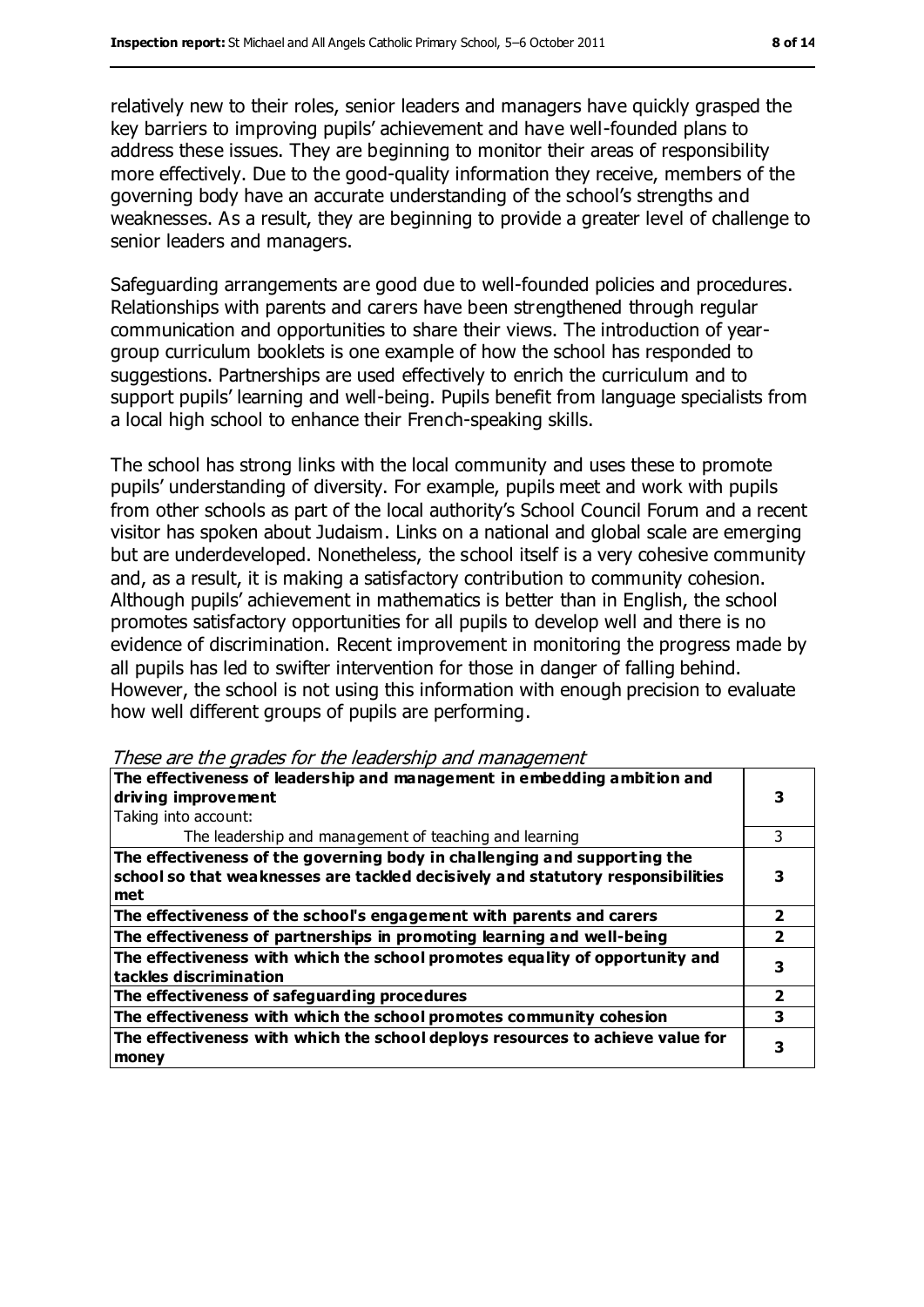## **Early Years Foundation Stage**

When children join the Early Years Foundation Stage what they know and what they can do is below, and sometimes well below, the expectations for their age. Most children make good progress from this starting point and a growing number enter Year 1 with skills and knowledge as expected for their age. Children enjoy their learning and are keen to take part in all of the activities provided. They are friendly, polite and considerate to each other and to adults. They work well together because they are willing to take turns and listen to each other. This was evident as two girls prepared a birthday party for their friend. They talked about what food they would have and then set about preparing the table in a very cooperative manner. These strong social skills plus their thoughtful behaviour make a significant contribution to their learning.

Adults use information and communication technology along with other resources to capture children's interest. Good use is made of the outdoor environment to reflect the same areas of learning as indoors. However, some children are not able to access this area at the start of the day because the resources are not readily available. Planning reflects the needs and interests of the children because adults rigorously assess and record children's progress in all areas of learning. Adults generally use questions well to extend children's skills and understanding, but learning opportunities are sometimes missed because adult intervention is not timely enough.

Although relatively new to the role, the Early Years Foundation Stage leader has organised staff training to improve the use of assessment and has implemented a plan of action to address inconsistencies between the Nursery and Reception classes. She is enhancing her role in monitoring the Early Years Foundation Stage.

These are the grades for the Early Years Foundation Stage

| Overall effectiveness of the Early Years Foundation stage<br>Taking into account:     |  |
|---------------------------------------------------------------------------------------|--|
| Outcomes for children in the Early Years Foundation Stage                             |  |
| The quality of provision in the Early Years Foundation Stage                          |  |
| The effectiveness of leadership and management in the Early Years Foundation<br>Stage |  |

#### **Views of parents and carers**

The return rate for parent and carer questionnaires was lower than is usual in primary schools. Most of the parents and carers who returned the questionnaires were positive about all aspects of the school. Almost all consider their children are kept safe and make enough progress. The overwhelming majority agree the school deals well with unacceptable behaviour and that it is well led and managed. A few are not so content with the information they receive about their children's progress or the support they receive to support their children's learning. A few do not agree that the school prepares children well for the future. Inspectors looked at these concerns carefully and their findings are included within this report.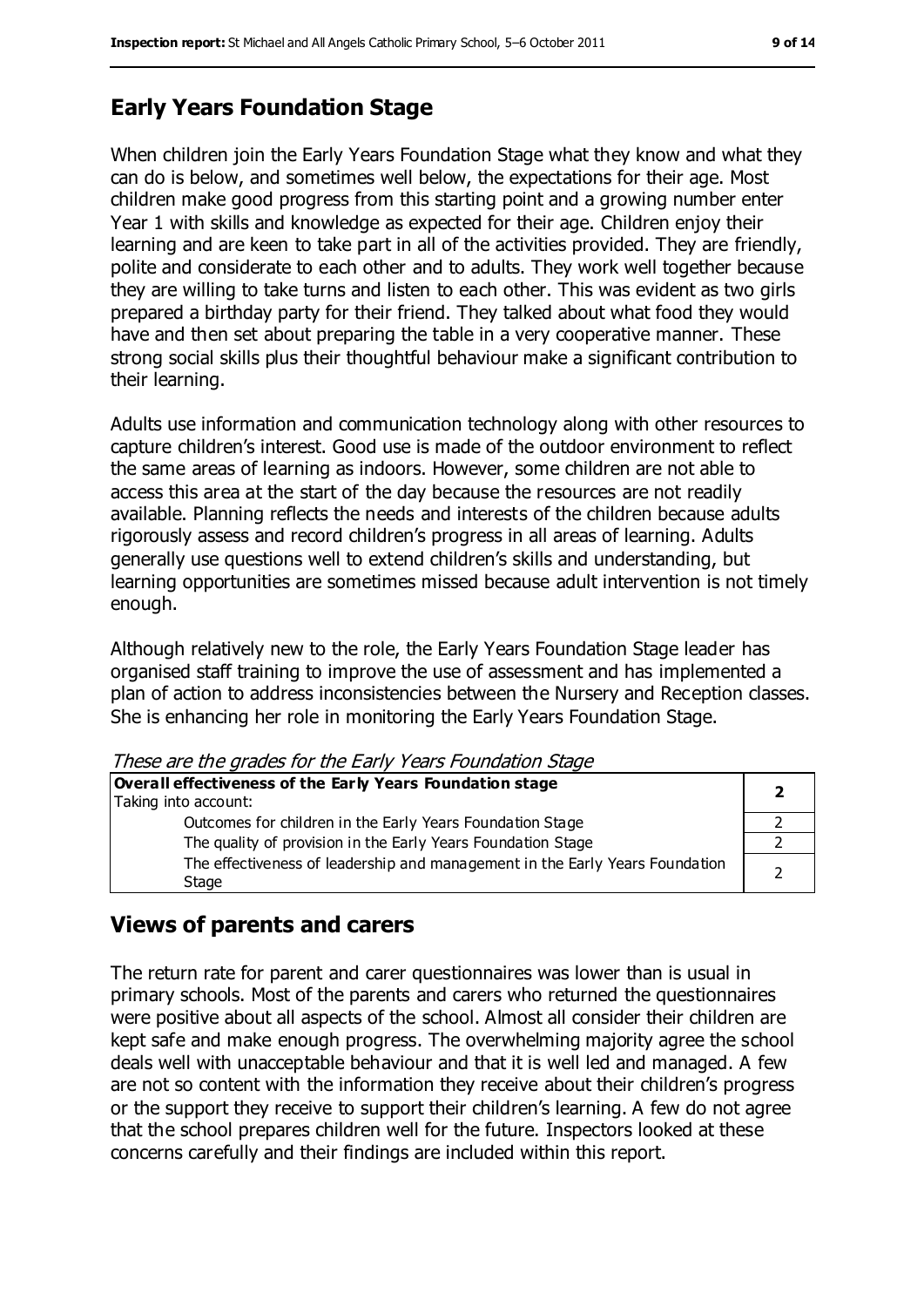# **Responses from parents and carers to Ofsted's questionnaire**

Ofsted invited all the registered parents and carers of pupils registered at St Michael and All Angels Catholic Primary School to complete a questionnaire about their views of the school.

In the questionnaire, parents and carers were asked to record how strongly they agreed with 13 statements about the school.

The inspection team received 60 completed questionnaires by the end of the on-site inspection. In total, there are 364 pupils registered at the school.

| <b>Statements</b>                                                                                                                                                                                                                                       | <b>Strongly</b><br>agree |               | <b>Agree</b> |               | <b>Disagree</b> |                | <b>Strongly</b><br>disagree |                |
|---------------------------------------------------------------------------------------------------------------------------------------------------------------------------------------------------------------------------------------------------------|--------------------------|---------------|--------------|---------------|-----------------|----------------|-----------------------------|----------------|
|                                                                                                                                                                                                                                                         | <b>Total</b>             | $\frac{1}{2}$ | <b>Total</b> | $\frac{0}{0}$ | <b>Total</b>    | $\frac{0}{0}$  | <b>Total</b>                | $\frac{0}{0}$  |
| My child enjoys school                                                                                                                                                                                                                                  | 33                       | 55            | 24           | 40            | $\mathbf{1}$    | $\overline{2}$ | 0                           | $\mathbf 0$    |
| The school keeps my child<br>safe                                                                                                                                                                                                                       | 38                       | 63            | 20           | 33            | 0               | $\mathbf 0$    | $\mathbf 0$                 | $\mathbf 0$    |
| The school informs me<br>about my child's progress                                                                                                                                                                                                      | 31                       | 52            | 26           | 43            | 3               | 5              | $\mathbf 0$                 | $\mathbf 0$    |
| My child is making enough<br>progress at this school                                                                                                                                                                                                    | 30                       | 50            | 29           | 48            | $\mathbf{1}$    | $\overline{2}$ | $\mathbf 0$                 | $\mathbf 0$    |
| The teaching is good at<br>this school                                                                                                                                                                                                                  | 30                       | 50            | 28           | 47            | $\overline{2}$  | 3              | $\mathbf 0$                 | $\mathbf 0$    |
| The school helps me to<br>support my child's learning                                                                                                                                                                                                   | 34                       | 57            | 22           | 37            | 3               | 5              | $\mathbf 0$                 | $\mathbf 0$    |
| The school helps my child<br>to have a healthy lifestyle                                                                                                                                                                                                | 30                       | 50            | 29           | 48            | $\mathbf{1}$    | $\overline{2}$ | $\mathbf 0$                 | $\mathbf 0$    |
| The school makes sure that<br>my child is well prepared<br>for the future (for example<br>changing year group,<br>changing school, and for<br>children who are finishing<br>school, entering further or<br>higher education, or<br>entering employment) | 26                       | 43            | 28           | 47            | $\overline{2}$  | 3              | $\mathbf 0$                 | $\mathbf 0$    |
| The school meets my<br>child's particular needs                                                                                                                                                                                                         | 31                       | 52            | 28           | 47            | $\mathbf{1}$    | $\overline{2}$ | $\mathbf 0$                 | $\mathbf 0$    |
| The school deals effectively<br>with unacceptable<br>behaviour                                                                                                                                                                                          | 30                       | 50            | 29           | 48            | 0               | $\mathbf 0$    | $\mathbf{1}$                | $\overline{2}$ |
| The school takes account<br>of my suggestions and<br>concerns                                                                                                                                                                                           | 25                       | 42            | 31           | 52            | 0               | 0              | $\mathbf{1}$                | $\overline{2}$ |
| The school is led and<br>managed effectively                                                                                                                                                                                                            | 32                       | 53            | 27           | 45            | 0               | $\mathbf 0$    | $\mathbf{1}$                | $\overline{2}$ |
| Overall, I am happy with<br>my child's experience at<br>this school                                                                                                                                                                                     | 33                       | 55            | 27           | 45            | 0               | 0              | $\pmb{0}$                   | $\pmb{0}$      |

The table above summarises the responses that parents and carers made to each statement. The percentages indicate the proportion of parents and carers giving that response out of the total number of completed questionnaires. Where one or more parents and carers chose not to answer a particular question, the percentages will not add up to 100%.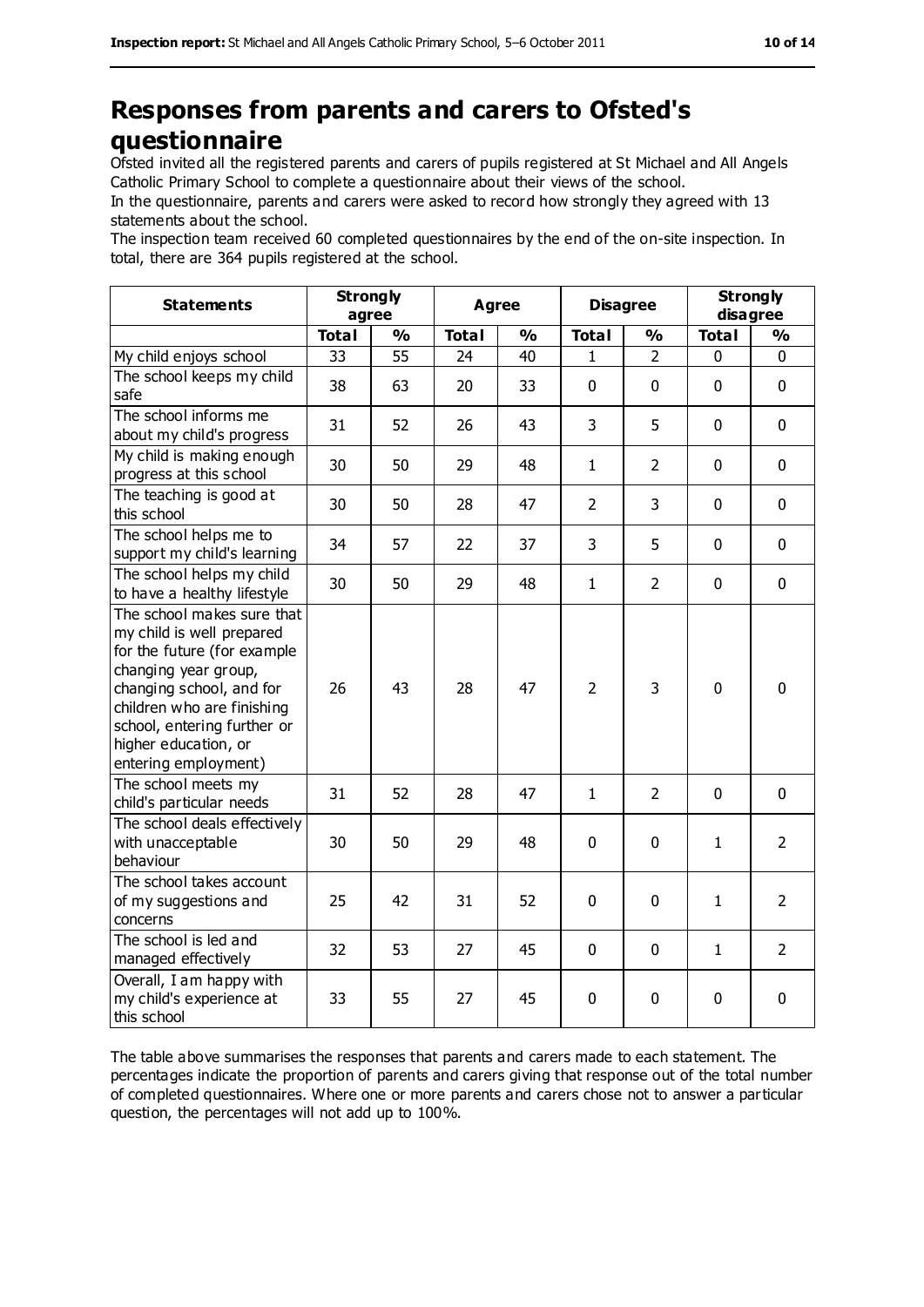# **Glossary**

## **What inspection judgements mean**

| <b>Grade</b> | <b>Judgement</b> | <b>Description</b>                                                                                                                                                                                                               |
|--------------|------------------|----------------------------------------------------------------------------------------------------------------------------------------------------------------------------------------------------------------------------------|
| Grade 1      | Outstanding      | These features are highly effective. An outstanding<br>school provides exceptionally well for all its pupils'<br>needs.                                                                                                          |
| Grade 2      | Good             | These are very positive features of a school. A school<br>that is good is serving its pupils well.                                                                                                                               |
| Grade 3      | Satisfactory     | These features are of reasonable quality. A<br>satisfactory school is providing adequately for its<br>pupils.                                                                                                                    |
| Grade 4      | Inadequate       | These features are not of an acceptable standard. An<br>inadequate school needs to make significant<br>improvement in order to meet the needs of its pupils.<br>Ofsted inspectors will make further visits until it<br>improves. |

#### **Overall effectiveness of schools**

|                          | Overall effectiveness judgement (percentage of schools) |      |                     |                   |
|--------------------------|---------------------------------------------------------|------|---------------------|-------------------|
| <b>Type of</b><br>school | <b>Outstanding</b>                                      | Good | <b>Satisfactory</b> | <b>Inadequate</b> |
| Nursery schools          | 43                                                      | 47   | 10                  |                   |
| Primary schools          | 6                                                       | 46   | 42                  | 6                 |
| Secondary<br>schools     | 14                                                      | 36   | 41                  | 9                 |
| Sixth forms              | 15                                                      | 42   | 41                  | 3                 |
| Special schools          | 30                                                      | 48   | 19                  |                   |
| Pupil referral<br>units  | 14                                                      | 50   | 31                  | 5                 |
| All schools              | 10                                                      | 44   | 39                  |                   |

New school inspection arrangements were introduced on 1 September 2009. This means that inspectors now make some additional judgements that were not made previously.

The data in the table above is for the period 1 September 2010 to 08 April 2011 and are consistent with the latest published official statistics about maintained school inspection outcomes (see [www.ofsted.gov.uk\)](http://www.ofsted.gov.uk/).

The sample of schools inspected during 2010/11 was not representative of all schools nationally, as weaker schools are inspected more frequently than good or outstanding schools.

Percentages are rounded and do not always add exactly to 100. Sixth form figures reflect the judgements made for the overall effectiveness of the sixth form in secondary schools, special schools and pupil referral units.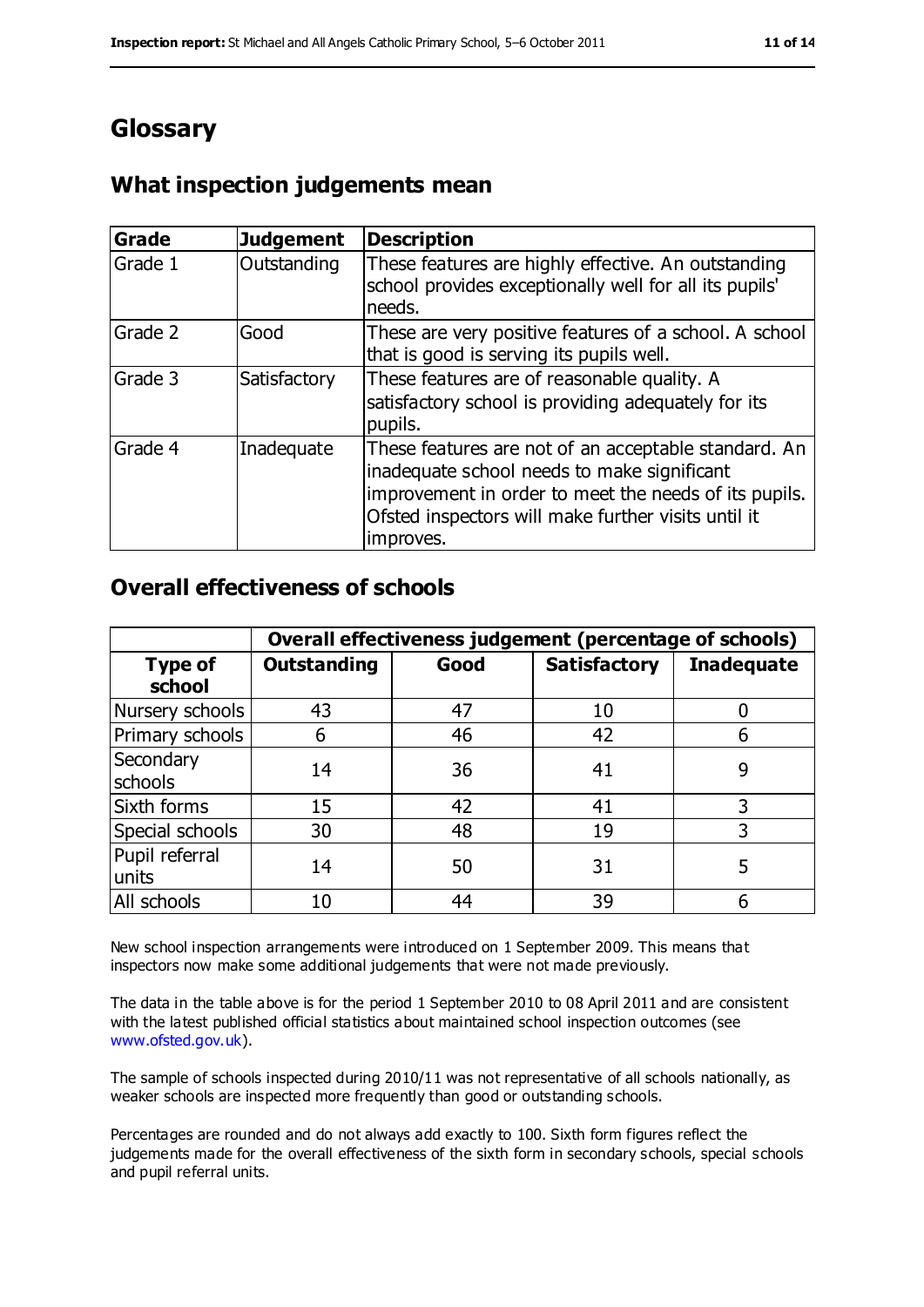# **Common terminology used by inspectors**

| Achievement:               | the progress and success of a pupil in their<br>learning, development or training.                                                                                                                                                                                                                            |  |  |
|----------------------------|---------------------------------------------------------------------------------------------------------------------------------------------------------------------------------------------------------------------------------------------------------------------------------------------------------------|--|--|
| Attainment:                | the standard of the pupils' work shown by test<br>and examination results and in lessons.                                                                                                                                                                                                                     |  |  |
| Capacity to improve:       | the proven ability of the school to continue<br>improving. Inspectors base this judgement on<br>what the school has accomplished so far and on<br>the quality of its systems to maintain<br>improvement.                                                                                                      |  |  |
| Leadership and management: | the contribution of all the staff with<br>responsibilities, not just the headteacher, to<br>identifying priorities, directing and motivating staff<br>and running the school.                                                                                                                                 |  |  |
| Learning:                  | how well pupils acquire knowledge, develop their<br>understanding, learn and practise skills and are<br>developing their competence as learners.                                                                                                                                                              |  |  |
| Overall effectiveness:     | inspectors form a judgement on a school's overall<br>effectiveness based on the findings from their<br>inspection of the school. The following<br>judgements, in particular, influence what the<br>overall effectiveness judgement will be.                                                                   |  |  |
|                            | The school's capacity for sustained<br>improvement.<br>Outcomes for individuals and groups of<br>pupils.<br>The quality of teaching.<br>The extent to which the curriculum meets<br>pupils' needs, including, where relevant,<br>through partnerships.<br>The effectiveness of care, guidance and<br>support. |  |  |
| Progress:                  | the rate at which pupils are learning in lessons<br>and over longer periods of time. It is often<br>measured by comparing the pupils' attainment at<br>the end of a key stage with their attainment when<br>they started.                                                                                     |  |  |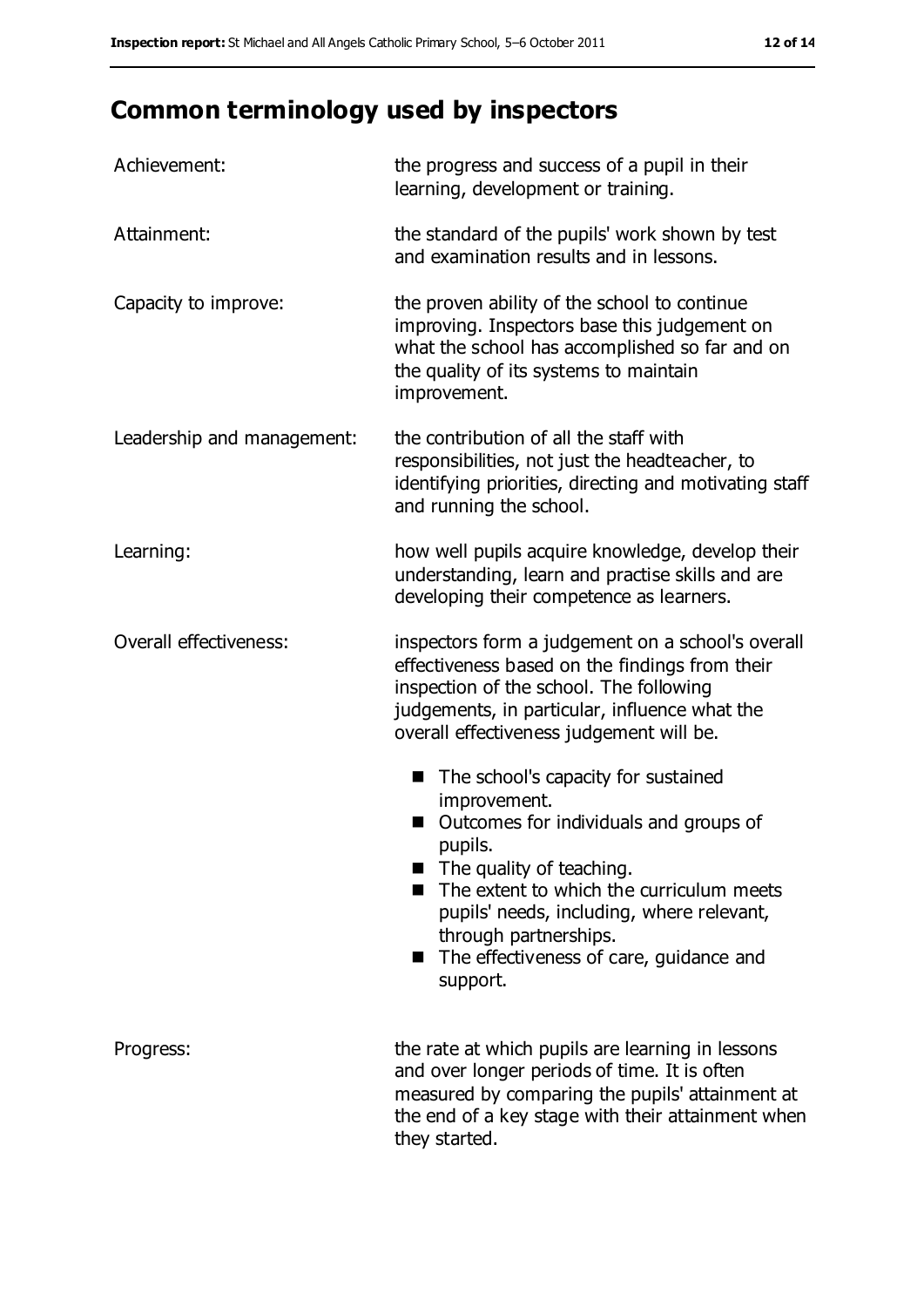**This letter is provided for the school, parents and carers to share with their children. It describes Ofsted's main findings from the inspection of their school.**



7 October 2011

Dear Pupils

#### **Inspection of St Michael and All Angels Catholic Primary School, Liverpool, L32 0TP**

Thank you for the warm welcome you gave the inspection team when we recently came to inspect your school. It was a real treat to meet you, listen to your views about your school and to look at your work. We consider St Michael and All Angels to be a satisfactory school. The main things we found out about your school are:

- You make satisfactory progress and your attainment is broadly average.
- You are happy to come to school; you feel safe at all times and you feel well cared for by all adults in the school.
- You have good attitudes to learning; you are willing to work hard and you are very good at working cooperatively with your classmates.
- Your behaviour is consistently good in classrooms and around the school.
- Your attendance is improving and is now average.
- Teachers make your learning interesting.

In order to make your school even better, we have asked the governing body to work with the headteacher and staff to focus on a few key areas. We have asked them to help you all make better progress in English. We have also asked them to make sure all teaching is good across the school. Finally, we have asked them to use all of the information they have about your learning to help you all make better progress.

We are sure that with such strong personal qualities you will all help your teachers and headteacher to improve the school further. Please accept our best wishes for the future.

Yours sincerely

Joanne Olsson Her Majesty's Inspector